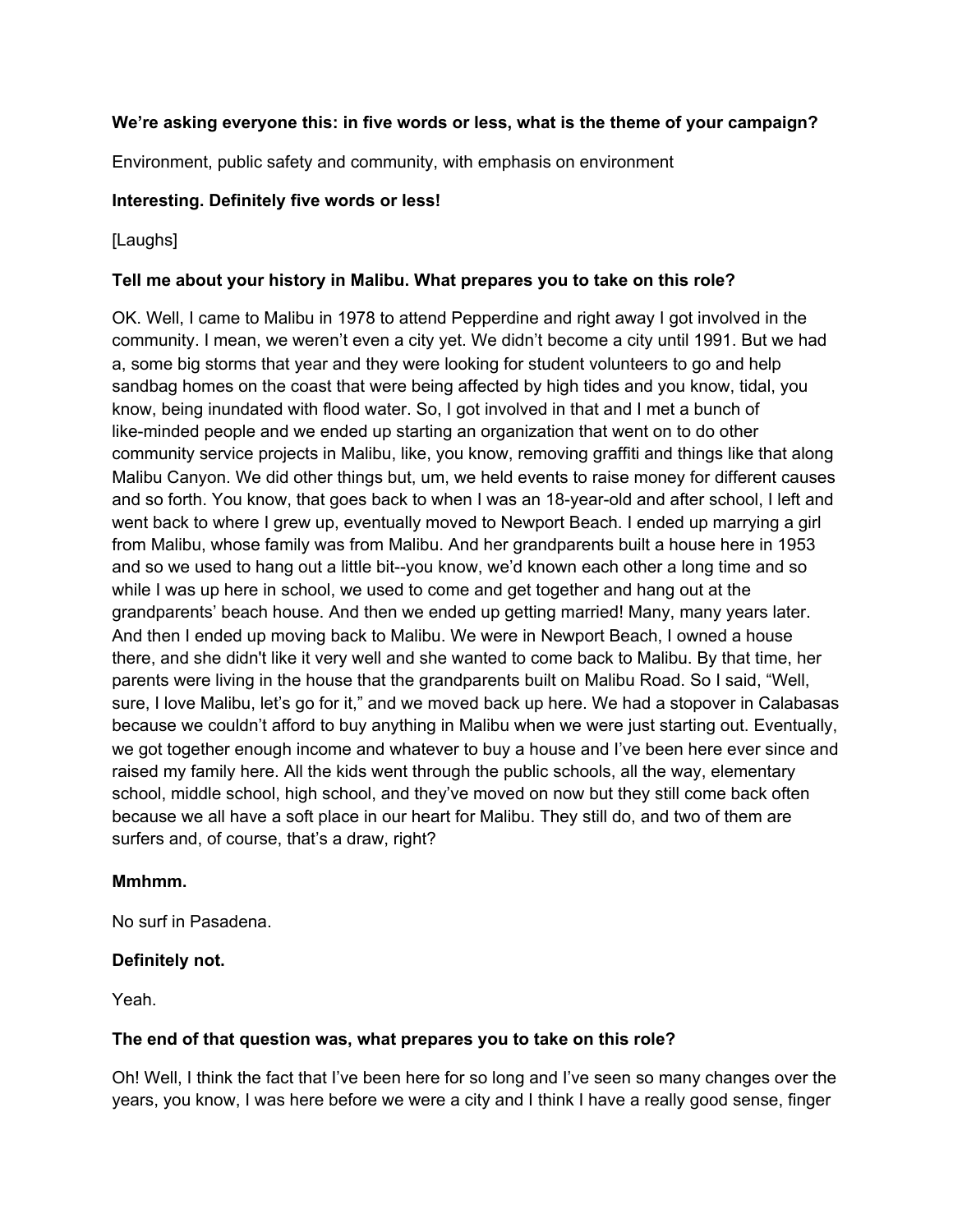on the pulse of what the community needs. And my emphasis like I said was on the environment and there's--people have been fighting for the environment in this town all the way back from when Rhoda May Rindge held off the railroad and the highway with armed posses. So people have been protecting the environment and I'm heavily, uh, invested in making sure that we protect the environment. I'm a big surfer and mountain biker. It's one of the reasons that I love this town. So, in terms of preparation, I mean, I've done work with the city. I was appointed to the parks and rec commission by Jefferson Wagner so I know my way around the city a little bit. I personally know many of the city council people that have gone before me and I think that between all that, I'm prepared to become a leader in the city.

## **On your website, it says that you manage the assets of a family trust to make money. Basically, can you walk me through that? What skills does that entail and how might they contribute to your strength as a candidate?**

Right. Well, managing assets, we own investment real estate and other monetary assets. And you wear a lot of hats when you--it's like being a business manager but for one family. Which means you have to be good at a lot of different things, from property management to insurance or finance. Uh, you know, there's--I have a pretty diverse background which I think would lend itself well to the kinds of issues that would come up in the city and I'm comfortable around budgets and ,uh, and I'm also creative when it comes to finding solutions, which is another thing we'll get to, some of my ideas for funding things in this town that may not be, uh, necessarily need to come from the city coffers. We may be able to find different ways to fund some of the projects that we'd like to do but don't ever seem to have the funds to do, like the arts, for example. Recreation facilities, you know, always seem to end up on the cutting room floor.

## **OK. [Road noise.] Sorry. I'm interested in talking about that. I saw that on your website and I have some questions about it.**

Sure.

### But first I wanted to ask you a little bit more about your profile. You're one of three real **estate agents or guys running in this race. How does understanding the real estate market in Malibu help you as a candidate?**

Well, the first thing I wanna say is I'm not a real estate agent and I've never been a real estate agent.

## **OK.**

Uh, I've never built anything in Malibu. So, I'm not a Realtor and I'm not a developer. I hold a real estate license because part of my job as managing assets involves leasing some of our properties and,, in some cases selling those properties or buying other properties, but it's always for our own account and not, uh, I don't provide real estate services for anybody other than ourselves, so, yeah, it's a big--I'd like to make the record clear that that's--that I'm not a Realtor or a developer.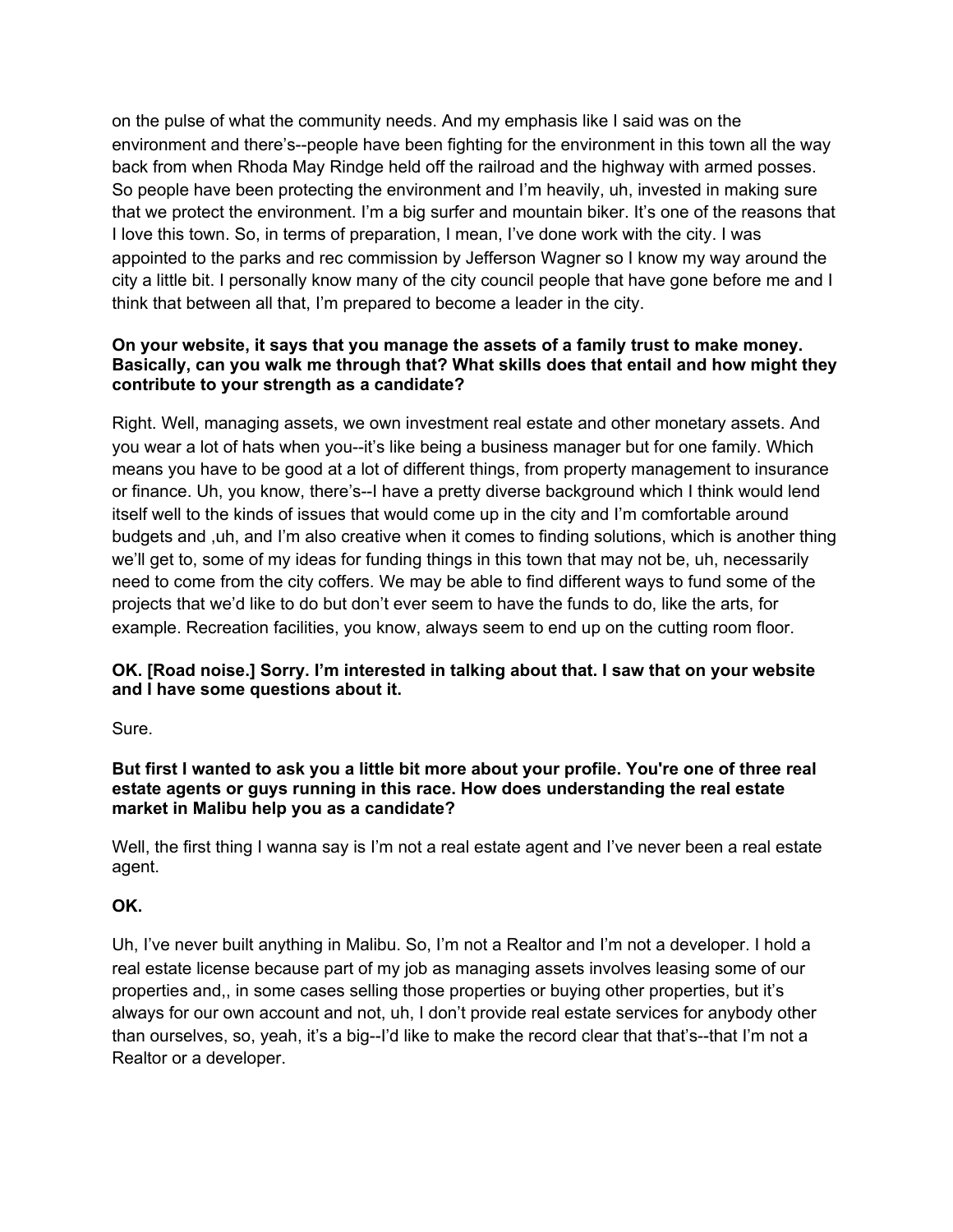#### **Thank you for clarifying that. I was gonna ask you what you felt differentiated you from the other two Realtor-slash-developers, which are Andy and Paul, but I think now I'm just going to ask you: What do you think differentiates you from all the other candidates in general?**

Oh boy, that's a good question. I think that my environmental focus is one thing. As I mentioned before, I think that it's the most important thing that we have to consider short-term and long-term for many reasons. We're up against climate change, which is affecting us right now. We've got sea level rise. You know, the sea level has already risen and it's already affecting beachfront properties. The earth is becoming warmer so it's affecting the brush and our hills, and as we've seen from the Woolsey Fire, is creating disastrous effects. And so, those things, I mean, if you think about--people are having a difficult time buying insurance, for example, because of sea level rise and because of the fire hazard. So, those are very real issues that we have to fi--whether or not we can do something about them immediately is another matter, but as something to consider, it's affecting us and we're gonna have to deal with the fallout from it one way or another. So that's, that's, that's one thing that I don't hear the others talking about too much. The other thing is, I have some creative ideas for both fundraising for the arts and recreation, as I mentioned, and also some creative ways that I think we can improve public safety. And one of the things I'd like to explore is trying to fix the--part of the issue of PCH, safety on PCH is that we have a lot of people that come through Malibu, tourists and people from out of town that come here for our beautiful beaches and our recreational activities and they're not always following our laws and its creating a problem for local residences. Ah--eh--residences--residences--residents! [Laughs]

## **I got what you were saying, don't worry.**

Um, one of the things is, is you get a lot of people coming through on loud motorcycles and loud cars and so forth that think that PCH and the canyon are race tracks and this is their private canyon that they can come and break all of our speed laws and noise requirements and all those kind of things, and I think that there are ways we can reverse this, if we can send a message by providing enforcement and ticketing these people so that they know that it's not OK to come racing through Malibu on their cars and motorcycles. So, by addressing the noise issue, we can also slow down speeds. OK? We'll slow down speeds. We make it safer. There will be less, ah, pedestrian versus vehicle accidents and, and car versus motorcycle accidents and we can get people slowed down on the highway.

### **OK. I think definitely a lot of candidates agree with you. City council has definitely looked at tickets before and stuff like that. What about that idea, to you, is new or innovative?**

What's new is we really haven't pushed the noise ordinance issue and the sheriff--I, I spoke with two of our local representatives, James Braden, and also, uh, Chuck Becerra, and I, I was giving them my ideas about this and they concurred or they, they acknowledged that the sheriff department has a training program where they can train their deputies to identify after-market exhaust on cars and motorcycles. So they don't--we don't have to go through noise traps and things like this that are cumbersome and expensive and whatever. If we can get teams of deputies out here on the weekends that are trained to identify after-market exhaust, they can,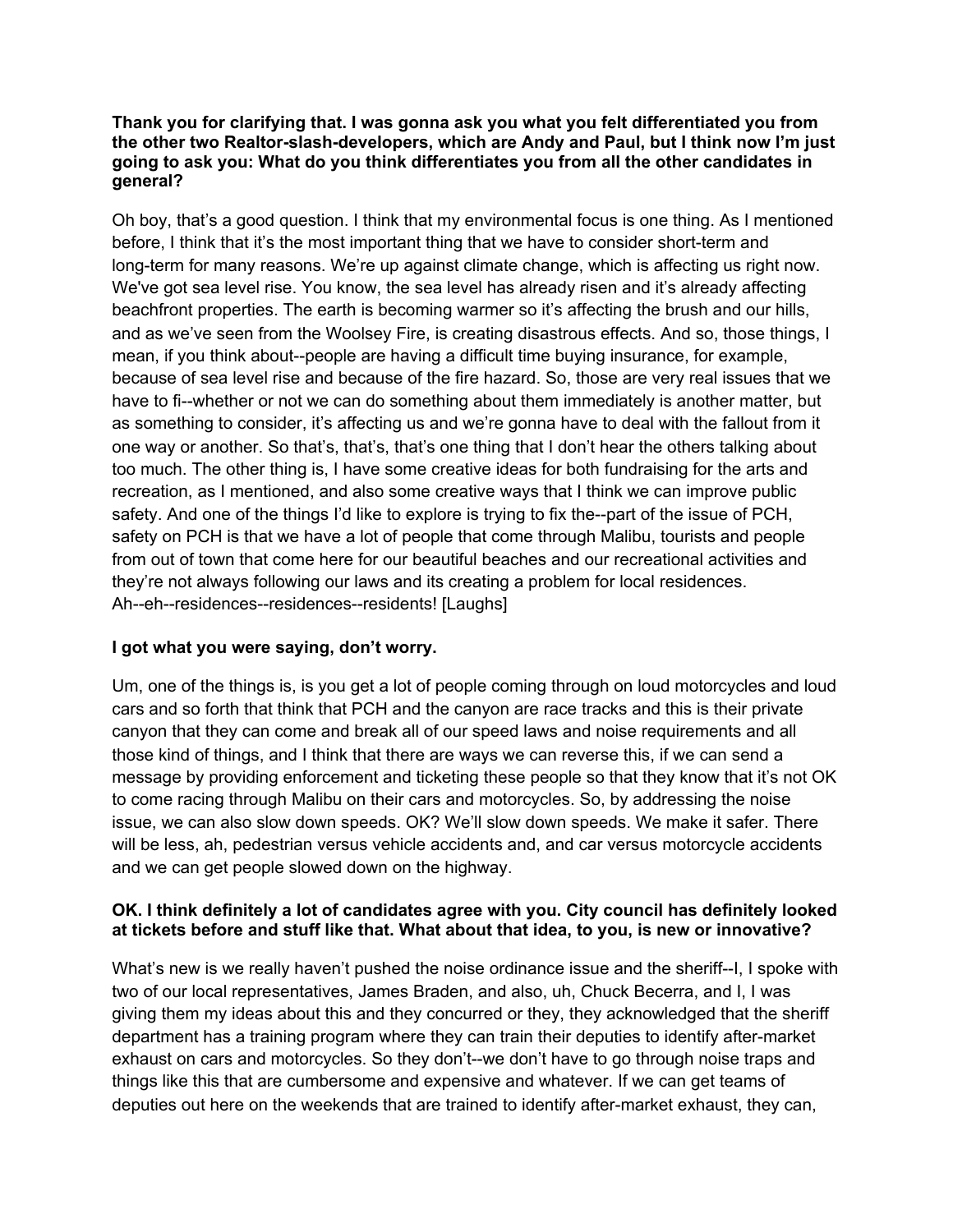we can issue expensive fix-it tickets that will send a message. And I think it can be, uh, at least revenue neutral if not revenue positive. We can make those tickets expensive, send a message, and the revenue would help pay for that additional enforcement.

## **[Continuous car horn] Man, I love being out here, but it's so loud. The good thing is the mic is actually extremely good, so it's going to catch everything.**

Good.

**Well, let's definitely get into that a little later. I also wanna talk about the arts thing, too.**

OK.

## **Saw that on your website.**

Yeah.

## **I wanna go back to your experience. You were on the parks and recs commission from 2008-2012. Let's talk about, just can you describe your record and what that experience taught you?**

Sure. Um, one of the big things that happened while I was on the parks and rec commission is that we opened Trancas Park. And it was controversial from the very beginning, there were people that were very concerned that it would attract more people, attract some unhoused people that might end up using it as a place to sleep, uh, that there might be fires caused by people flicking cigarettes and things, which none of that really happened and it was something that we had to deal with, you know, a lot, to try to assure people that that wasn't gonna happen. And as it turns out, that hasn't happened. We don't have a big issue with the unhoused using that as a place. I don't know why. Maybe it's because they'd rather park on the PCH with an ocean view. I have no idea. But the other thing that happened that I was a part of was there was a big ridgeline that was a part of that project that was slated to be bulldozed and flattened so they could get more usable area for the park. And myself and others were adamantly against that happening. A) It's a beautiful ridgeline, B) There were some sensitive caves below it that would have been in jeopardy. It would have created a privacy issue for some of the homes down below. So, a group of us were successful in getting that changed and allowing that ridgeline to stay in place and I'm proud of that. And I didn't do it by myself, but I was involved because I was on the commission and I pushed that agenda along with others and there--we still have that beautiful ridgeline and, uh, so happy that it turned out the way that it did.

# **OK. What would you say your experience on the commission in general taught you?**

Well, it taught me that sometimes the wheels of government turn slowly.

# **Mmhmm.**

Some of the things that I worked on while I was on the commission still haven't come to fruition, like the skatepark.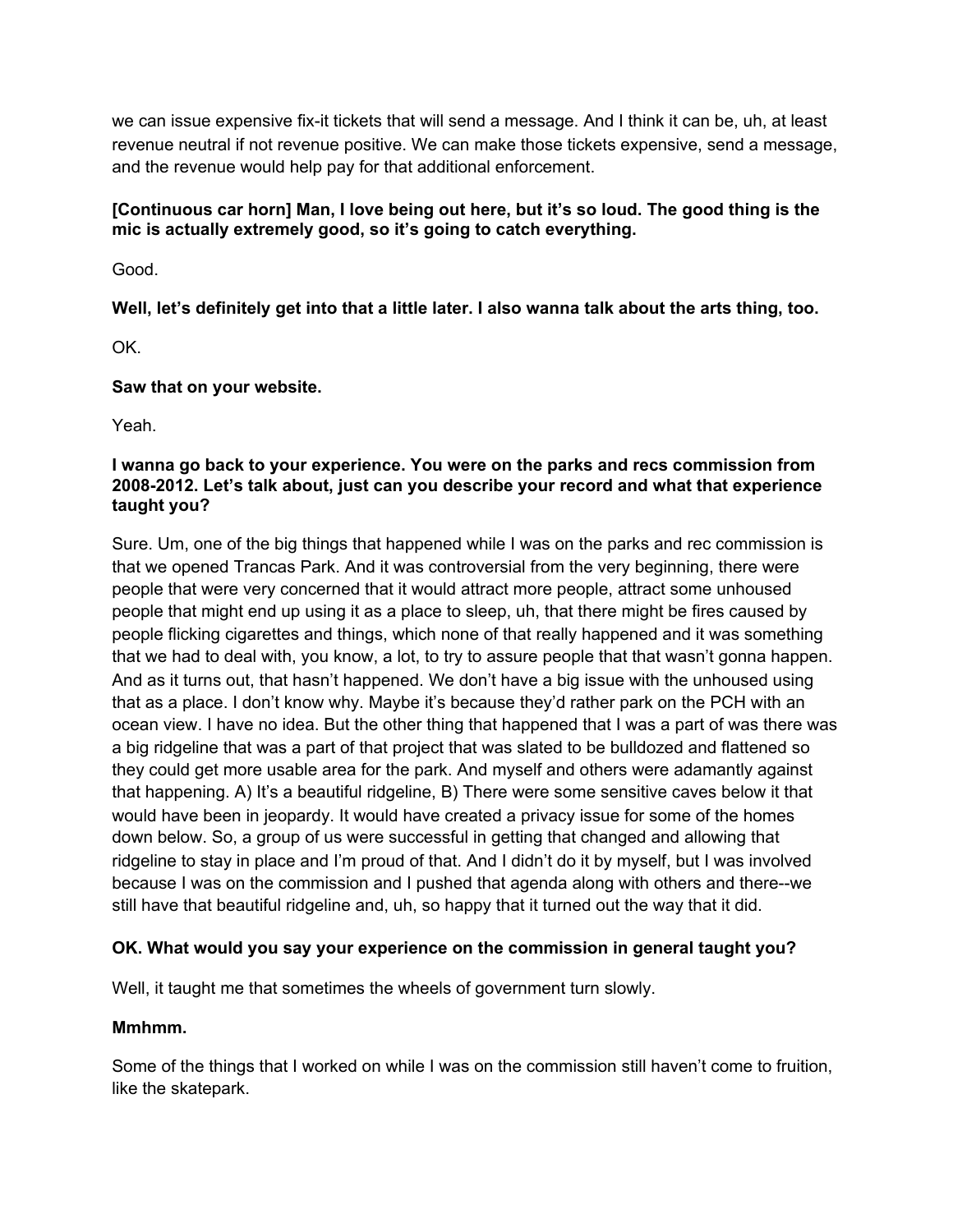### **Was gonna ask you about that!**

You know, I was there at the beginning, working on plans for the skatepark with the person that then owned the land where the temporary skatepark is now.

## **Uh-huh.**

You know, we had plans and reviewed plans and got input from the community and consultants and, you know, all those things you have to do to put forward a project like that. And, you know, we were very excited about it then. It was very, uh, even more, um, not--contentious is the wrong word, but it was--there were vocal community members that really wanted it to happen. There was a group of kids at that time that really wanted a place to skate and we had some world-class skaters here at the time that ended up moving because there was just, you know, we didn't have a facility for them. So, you know, it taught me that you can have a lot of great ideas but you have to, um, temper your expectations a little bit and realize that you're not gonna get everything done that you set out to get done. But that's OK because you've set it in motion and if it's a good idea, a good idea's a good idea. And now it looks like we're gonna have a permanent skate park. We got a temporary, we're gonna have a permanent skate park, it's not gonna be too much longer. I talked to the city manager. It sounds like the funds are lined up so it's gonna be a go, you know, eight years later. But it taught me that, look, I, you know, you have to let go of the idea that you're gonna come in and you're gonna put all of your ideas into effect while you're on the council. Not gonna happen.

### **I was gonna ask you about the timeline of that and how it took eight years for Malibu to get another skatepark after the original one closed. And I was gonna ask why you highlighted an effort on your website that I think outsiders might view as unsuccessful. Is that not how you see it?**

No, I don't because I think this stuff takes time and it's much more complicated to get things done than people realize. You know, if you're out in the public and you say, "Well, we need a skate park and gosh, look at all this land around here! There's so many places we could put it and why is it taking so long?" All these things, but they don't necessarily understand all of the steps that, that you have to go through to get something approved and, like I said, it just doesn't, doesn't usually happen overnight. And I don't--I, I'm proud of the fact that we got the ball rolling and, uh, I look at it as a success because now, now it's finally happening. And some of the things that I'm gonna be weighing in on on this council won't happen maybe for another 10 years, but that's OK. You know, we have to start the process and we put our intentions, uh, in the direction that we think Malibu should go and we, we, we, uh, we will try to see what happens.

### **Yeah. Skatepark aside, your last elected position--or sorry, not elected position, but, I feel like, government position, like being on a commission, was eight years ago. Why are you running for city council now?**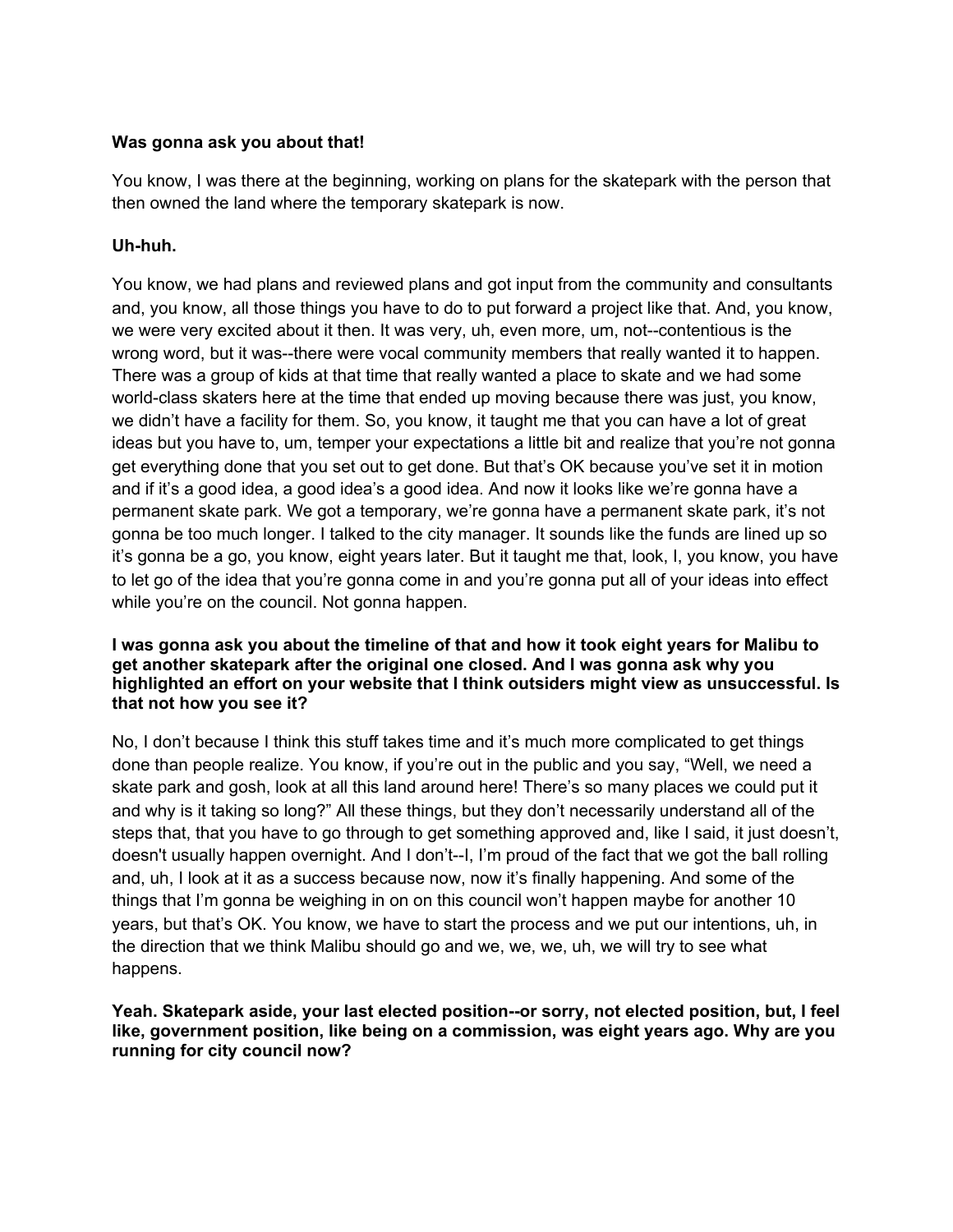Well, uh, I am 61 years old and I still have the energy. I feel like I still have the energy to do it and my business is at a point where I've got it down to where I can spend about half my day on my business, so I have another half a day to spend on city council. So I have the, you know, I have the time to do it and I still have the energy to do it and I have the drive and the desire to make a positive change. That's why.

### **I feel like you can make a positive change on commissions, also. Why go straight to council as opposed to being--you know, there's a number of commissions you could be on. Why council?**

Well, maybe nobody's wanted to appoint me to a commission! [Laughs] No, that's kind of a joke, but, uh, I think that, you know, the council is the big rodeo and that's where the rubber meets the road and the final decisions get made and I think I'm ready to be in that seat. And, uh, the commissions are great and I applaud everybody that's worked on a commission, the people that are on the commissions now are doing a terrific job. We've got some great people. I just, I also feel that I'm concerned that if, if the vote goes the other way, that our environment will suffer, you know, going back to what we talked about in the beginning, people have been trying since, you know, since the Rindges owned the property to, on one side, preserve it, and on the other side, exploit it. And you can follow that all the way through to cityhood when we decided to become a city because we wanted to stop sewers from coming in to stop, to stop over--over-commercial development of Malibu. I feel like we're at an inflection point where if things go the wrong way we could get a very pro-development council in, that could be very detrimental to Malibu. You know, the city owns four or five significant parcels of land that, you know, this commission--this city council will be, have the, uh, will decide with the help of the community what's gonna happen with those parcels. So I think if we have the right set of people, we'll hopefully end up with more open space and less improvement and still get some of the amenities that we want for us, for the citizens of Malibu, not for people visiting Malibu, not for out of town developers, ah, but for us. And that's what I wanna see.

## **You're less involved in city politics than almost all of your opponents. Do you feel you have the name recognition needed to win the election?**

Yeah, I do. I've been here for a long time and all of my kids went through the public schools and you meet a lot of people over all those years, you know, 20-plus years of your kids going through the school system. I've volunteered, I've coached, I've been on commissions. I've, you know, worked for many years in the city with, ah, my, my lending business so I've met a lot of people through that. I think I know as many people in this town as anybody else does that's running, for sure.

### **OK. You also have two endorsements, Mikke Pierson and Patt Healy, who are two big names in town. Can you describe your relationship with both of them and what of your politics and views are shared with them?**

Sure.

**Yeah.**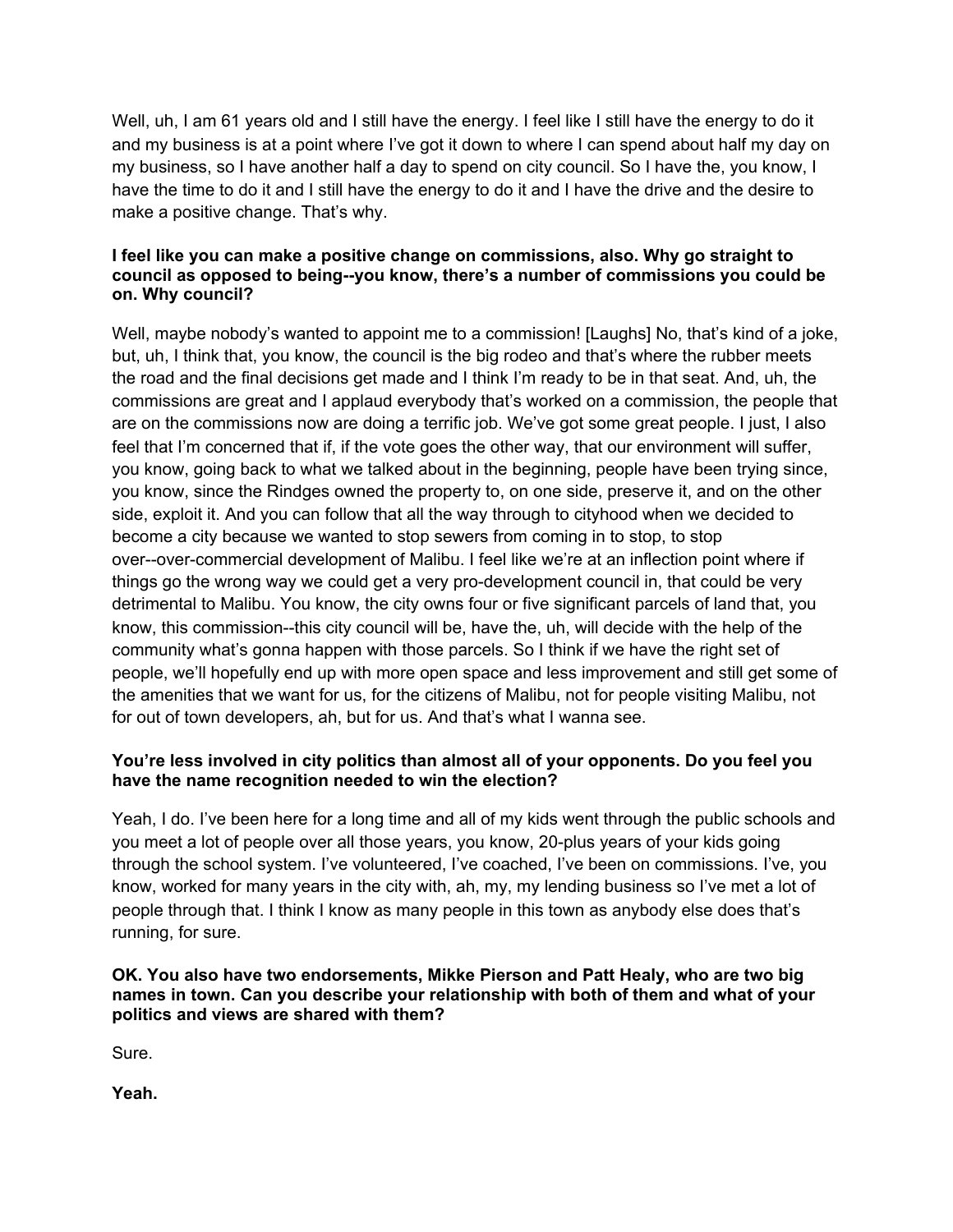Yeah. Um, Mikke and I know each other for a long time. We've done a lot of outdoor activities together, so we both share a love of the environment. Um, he's an avid surfer and mountain biker and so am I and that's sort of how we met, through those activities. And in our years of knowing each other and being friends, we've had a lot of discussions about the issues that face Malibu and we're very, we're very aligned on most issues. So that's one of the--you know, I think that's the reason that he's endorsing me, he knows that my, that our platforms are aligned and what we want Malibu to look like in the future is the same. Patt Healy, I go back a long way with Patt. We are neighbors and we both work pretty hard on the, uh, Trancas County Mart remodel, trying to get that project reduced in size. It was originally slated to be almost twice as big as it ended up being. They wanted to develop the other lot on the other side of Trancas, the east side of Trancas Creek, the old Riders and Ropers site. And have that both be commercial development, that side and the site which is now the Trancas Country Market. And that was, that was something that Patt and I both fought against very hard and we got a lot of wins on that. We didn't win everything but that's the way this stuff goes. If nobody's out there trying, then the developers are gonna end up having their way on this stuff. So we ended up with a development that's half the size of what they wanted. We ended up with a lighting plan on that center that really toned down the lumens on the lighting so that it, uh, was much more in keeping with the Dark Sky Community. The neighborhood that is contiguous with the center, the Malibu West community, is a Dark Sky Community, we have no street lights, we ask that all the neighbors keep the outdoor lights to a minimum and cover--they don't shine up toward the sky, so that when we come home at night, we can look up and see the stars. And Patt and I worked hard--along with others--worked very hard to get that--along with others--to get that lighting plan through. Had the developer had their way, it probably would have looked something like a used car lot there with huge bright lights and four times more lights than what we have there now, so we feel that was a big win. She was also very instrumental in the Trancas Park and making sure that the ridgeline was not bulldozed. So, we worked together on those things and we were both on the Malibu West Homeowners Association Board together. So, we've known each other a long time and uh, you know, she can be a little controversial with certain issues but, uh, I think that Patt--You know, if it wasn't for people like Patt, Malibu could end up looking like Redondo Beach. And you know, people look at Patt and they, they think that she's extreme, but when you fight these projects, you're not gonna get 100 percent of what you want, so what ends up happening is you make compromise that is, is good--hopefully good--for everybody.

### **OK. On your website, you have options for voters to donate up to \$500 to your campaign. In a pandemic year, what exactly are you raising money for?**

Oh, well, it's expensive to run a campaign. The newspaper advertising and the inserts and social media advertising, uh, we've got graphic artists to pay, uh--It's being spent very easily.

**OK. Gonna move into some of the stuff on your platforms now. You describe the coastal commission as "public agency overreach" on your website. How do you characterize the relationship between the commission and the city? And if you were on council, how would you improve that relationship to achieve the city's goals?**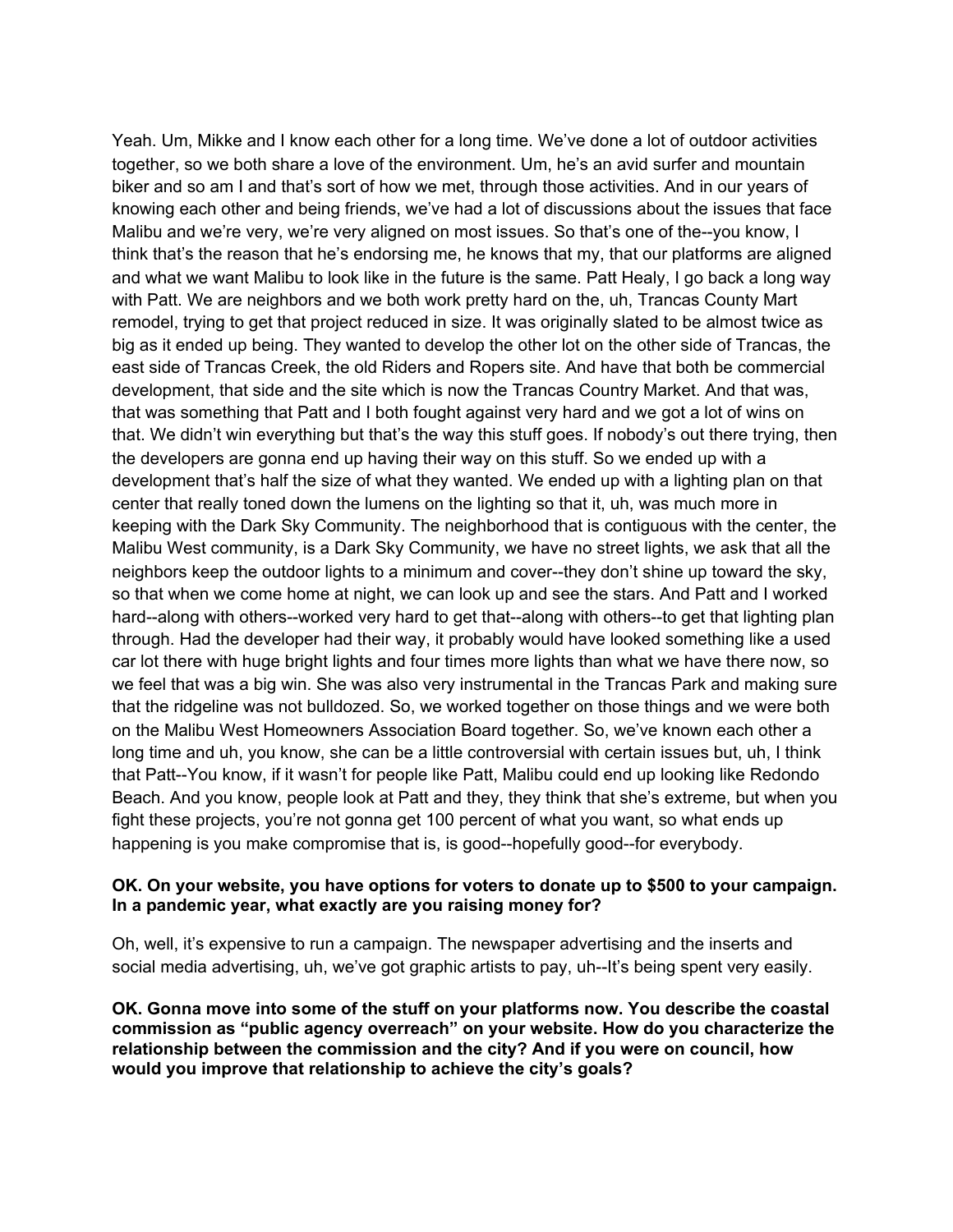Yeah. Well, I, I do characterize it as overreach along with the, ah, the MRCA, and I think we have to, uh, you know, we have to do it through communication and, and, and getting to know, uh, our, our counterparts in those organizations and developing relationships. Because we can't outspend them. You know, these are public agencies with basically unlimited budgets. So we have to be very careful on where we, you know, we have to choose our battles with them. And we've always had to do that as a city because we've got a finite budget and now, the budget's a bigger issue than ever so we can't jump into lawsuits whenever we feel like it, we have to be careful to, ah, to, to try to work with these agencies to get what we need out of the relationships. And by overreach, I believe that we are subjected to certain policies that infringe on homeowners, private homeowners rights, that are, you know, disregard, uh, disregard, you know, private property rights and I think it, uh, it's not a good thing. And we need to do what we can to push back.

## **OK. So what would those efforts to push back look like?**

Well, I think we're gonna have to do it through communication and building relationships. We can jump up and down and rave all we want but that's not gonna do anything. Uh, you know, we can file lawsuits, but you know, that's expensive. So what are we left with? At the end of the day, we're left with, uh, lobbying efforts and creating relationships so that we can really understand where each other are coming from. And why we have a problem with the things we have a problem with. Others will say, "they don't care what we think," but if we don''t try, we, you know, "nothing ventured, nothing gained" is what I always say. And I think it's, you know, it's important rather than to just assume that we can't gain any ground by talking. I don't believe that.

#### **Going to the MRCA, specifically the plan to turn Malibu Bluffs Park into a campground. You wrote that if you were elected to city council, you would fight any attempt to do so. I think many in Malibu, including everyone on council, would agree with you on that, uh, on the fact that the campground is a bad idea. So how would your fight be different?**

Oh, boy. You ask tough questions. [Laughs] Um, I'm not sure it will be different. I just pledged to continue the fight. In looking at prior agreements, the MRCA is already starting from a place that is much more, uh, a much softer stance than what they had before. Meaning they've already agreed to make it dry camping, no fires, and they've agreed to close the campground during our high winds season. So that's a good place to start. But my--I don't wanna see it happen at all. First of all, it's one of the last undeveloped coastal bluffs in Southern California, so I--you know, camping, it's nice to have something for foster kids to do that's just for them, although I think there's other creative ways that we can provide great experiences for them that don't include creating a bunch of hardscape and, and, building and lighting and restrooms and all those infrastructure things that you have to have even for a campground. I mean, you picture a campground as open space to pitch your tent, but you know, when you have a state run facility like that, it's gonna take a lot of infrastructure. Parking--you know, all the things I mentioned.

**Yeah.**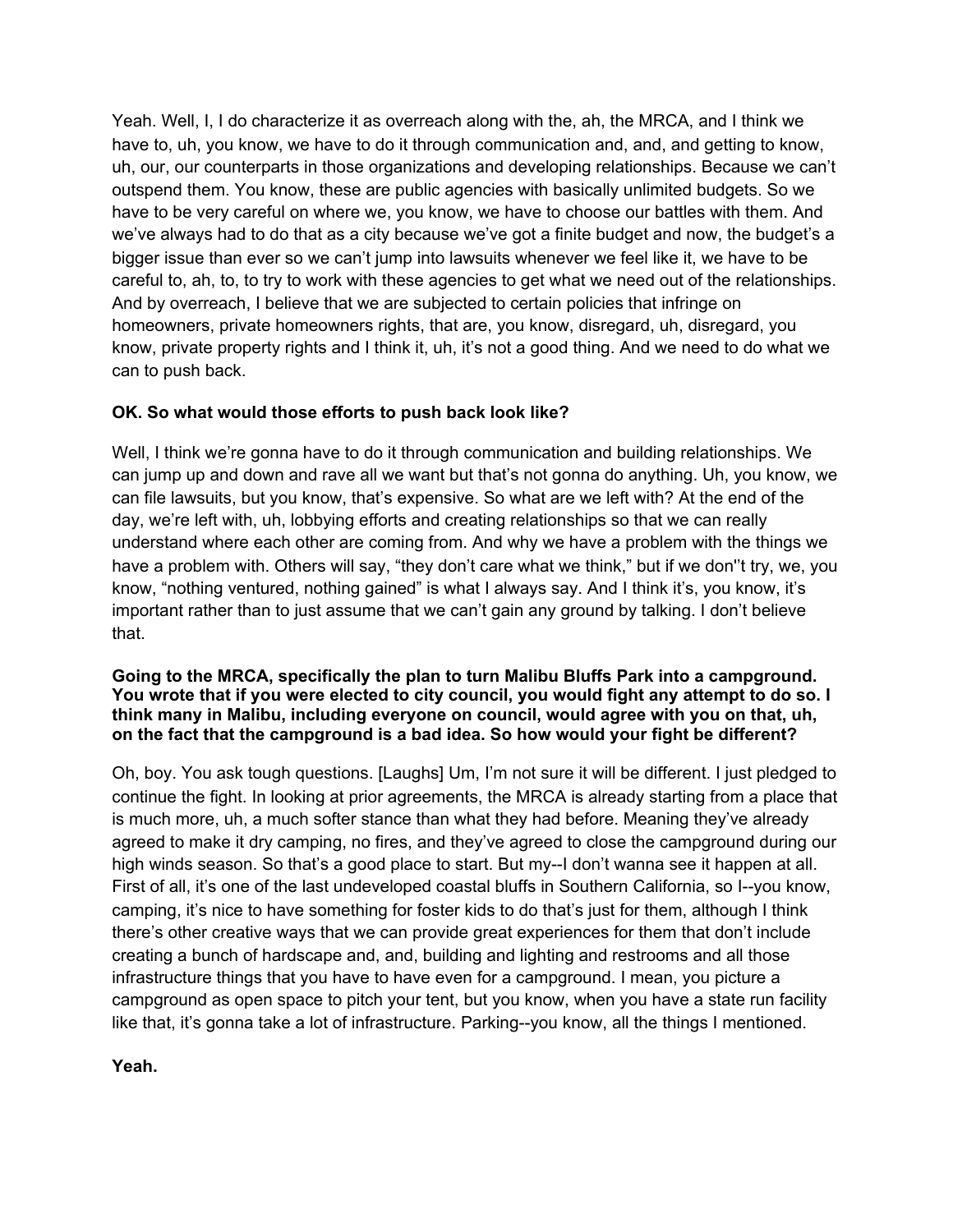So I think at the end of the day, we gotta come up with a better solution to help this underprivileged group experience Malibu.

## **One of your endorsers, Mayor Mikke Pierson, voted in favor of that Charmlee/Malibu Bluffs trade in 2019. Are you familiar with what I'm talking about?**

Yes.

# **OK. Do you agree with how he voted?**

No. I don't. And you know, nor do I always agree with everything that Patt Healy is a proponent of either. Just because they're endorsing me doesn't mean we're stuck together like paper and glue. There are places we're going to have differences and I'm OK with that and I think they're OK with that, too. But there were other forces at play in that decision and I don't know whether in hindsight, Mikke thinks he made a good decision or not. But it is what it is. So--

### **OK. You wrote that you also have innovative ideas to battle against the "insidious and ever-worsening noise pollution in our city." I like all the adjectives. So this is kind of going back to the noise pollution stuff we talked about. Basically, what are some of these ideas, did you kind of already go over them?**

Yeah, I, we talked about that, but it's really just goes back to enforcement. We can make a revenue neutral or revenue positive event out of this if we utilize these trained deputies and set up operations on the busy weekends to stop vehicles with after-market exhaust and give them very expensive fix-it tickets. And I think in a short period of time, we'll send a message that these guys aren't welcome to come through town with these loud vehicles. It's gonna be a domino effect; it's gonna help reduce speeds and increase safety. You know, the problem is, people get this after-market exhaust because it makes--I think a lot of them like the sound, which is sort of silly. But the other thing is it makes more horsepower and when they make more horsepower they tend to wanna use it. When they use the horsepower, they end up speeding. It leads to a dangerous situation that I think if we start to curb that--and by the way, other cities are doin' it. And doing it successfully. We just have to figure out the logistics of the enforcement piece of it. But I firmly believe that we can raise the money to do it with, uh, with the tickets. With the price of the tickets.

## **That'd be interesting to look at within the budget. And it would also be interesting with the short-term rental ordinance and seeing how that has gone through so many different, um, iterations--**

Right.

## **—How this type of ordinance would also move through.**

Right. Well, look, I don't think we need an ordinance. That's the beauty of this. The laws are already on the books. We have state laws against modified exhaust. It's already there. To me, it's one of the more simple things that I'm bringing forward because all it takes is, the training is already there for the sheriff's to get the training, the law's already there, all we gotta do is set up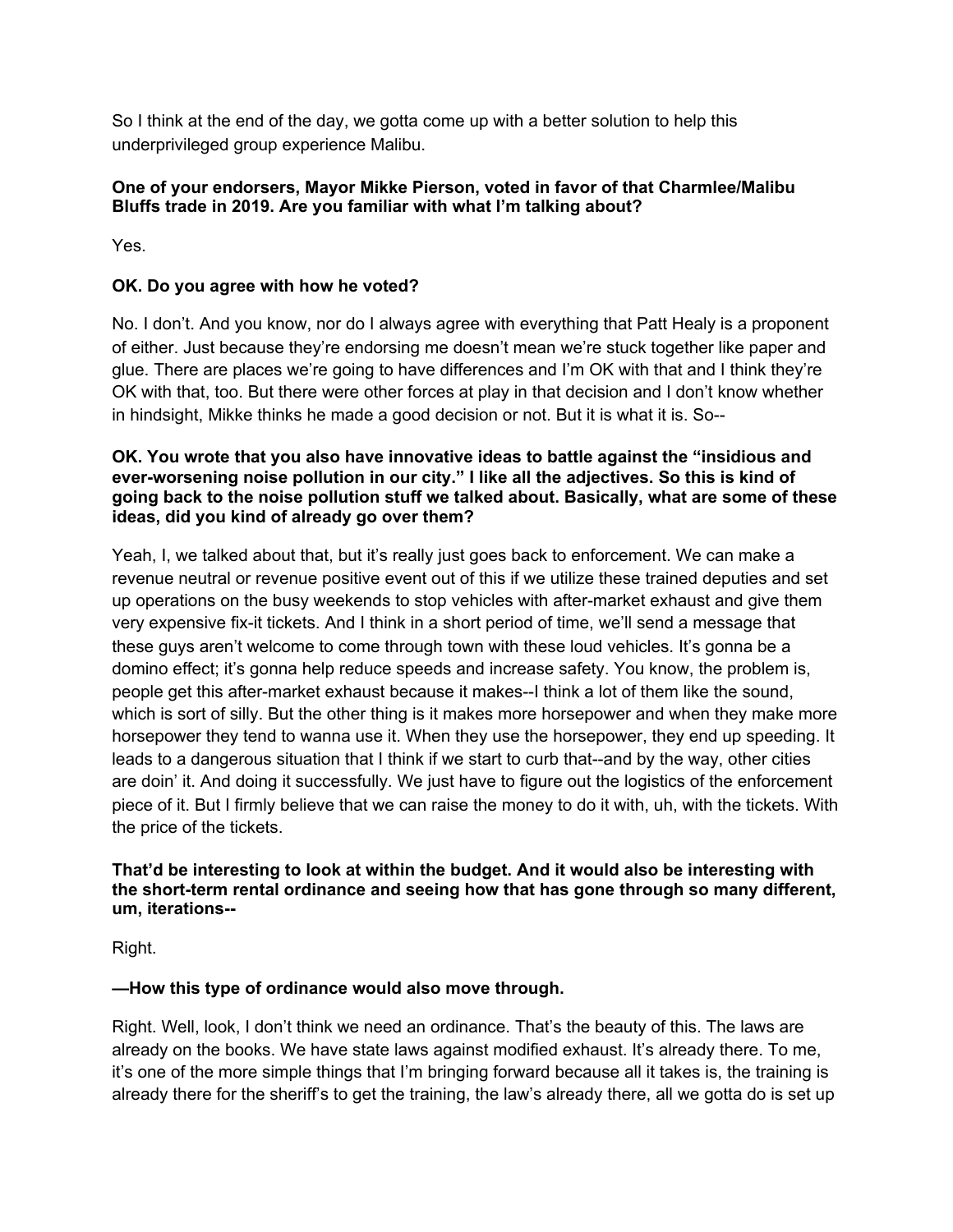enforcement, which is, you know, those guys know how to do that. We don't have to tell the sheriffs how to pull people over. They get that. So it's just a matter of: Am I right about being able to make it a revenue neutral or positive event? And if so, I think it's a no-brainer and we should be doing it, sorta like we do drunk driving stings periodically to get the drunk drivers off the road. And part of that is, you nail people at those events, the drunk driving, or whatever you call 'em, the DUI checks, but it also sends a message, doesn't it? Sort of, you know, a lot of people, it's gonna freak 'em out that at some point in time they could be coming through town and be subject to a stop and be checked, their sobriety be ascer--or whatever you--looked at, but also whether or not their car is registered properly, they've got a valid license, or they have any warrants out. I think that is super effective and I think this noise thing could be just along those same lines.

## **This is a bit off-script: don't you have a motorcycle?**

I do.

## **Is it loud?**

No, you know, I don't have crazy exhaust on it. I've got exhaust that comes with it. I putt around on my motorcycle and I really love it and I've, you know, it's a whole other thing that's unre--you know, people are not interested in hearing, but I've ridden over 30,000 miles on it. But it's a different kind of thing. A normal motorcycle from the factory is, you know, it has to meet all the same state noise standards that are on the books. It's gotta meet these noise ordinances. Otherwise, you can't sell them. So you know, normal cars and motorcycles aren't the problem. It's the guys that change the exhaust to make 'em really loud and then, and come whizzing through town. Everybody complains about it but I think there's a simple way to nip it in the bud.

## A lot of your ideas, again, it's gonna have to do with: does it fit in the budget? The city **manager is predicting there's gonna be a crisis in the budget next year.**

Yeah.

## **Because of the economic downturn, the pandemic. Where would you propose to cut from the budget?**

That's a good question. Unfortunately, what usually ends up happening is you're gonna cut staff and you're gonna cut programs that are non-essential. There's certain budget items that are fixed that we have to pay, but there are the things that we like to have as a city. You know, arts and recreation, like I mentioned are usually the ones that hit the cutting room floor when there's a budget problem. But one of the other things that I don't think we do well--we do the same thing in other areas, like we get the state and the county to pay for road improvements and other projects like this, so all that isn't coming out of our budget and I think we can do something similar with arts and recreation where we get, you know, public and private, uh, we set up partnerships like universities and museums and, you know that's what happens out in the real world. You get wealthy donors who have money that would like to see a performing arts center for example in Malibu. I just don't see that it would be that hard to go out and raise that money from the entertainment industry. We have more entertainment people per capita in this town than anywhere else in the world and we don't even have a movie theatre. I mean, to me, it's--I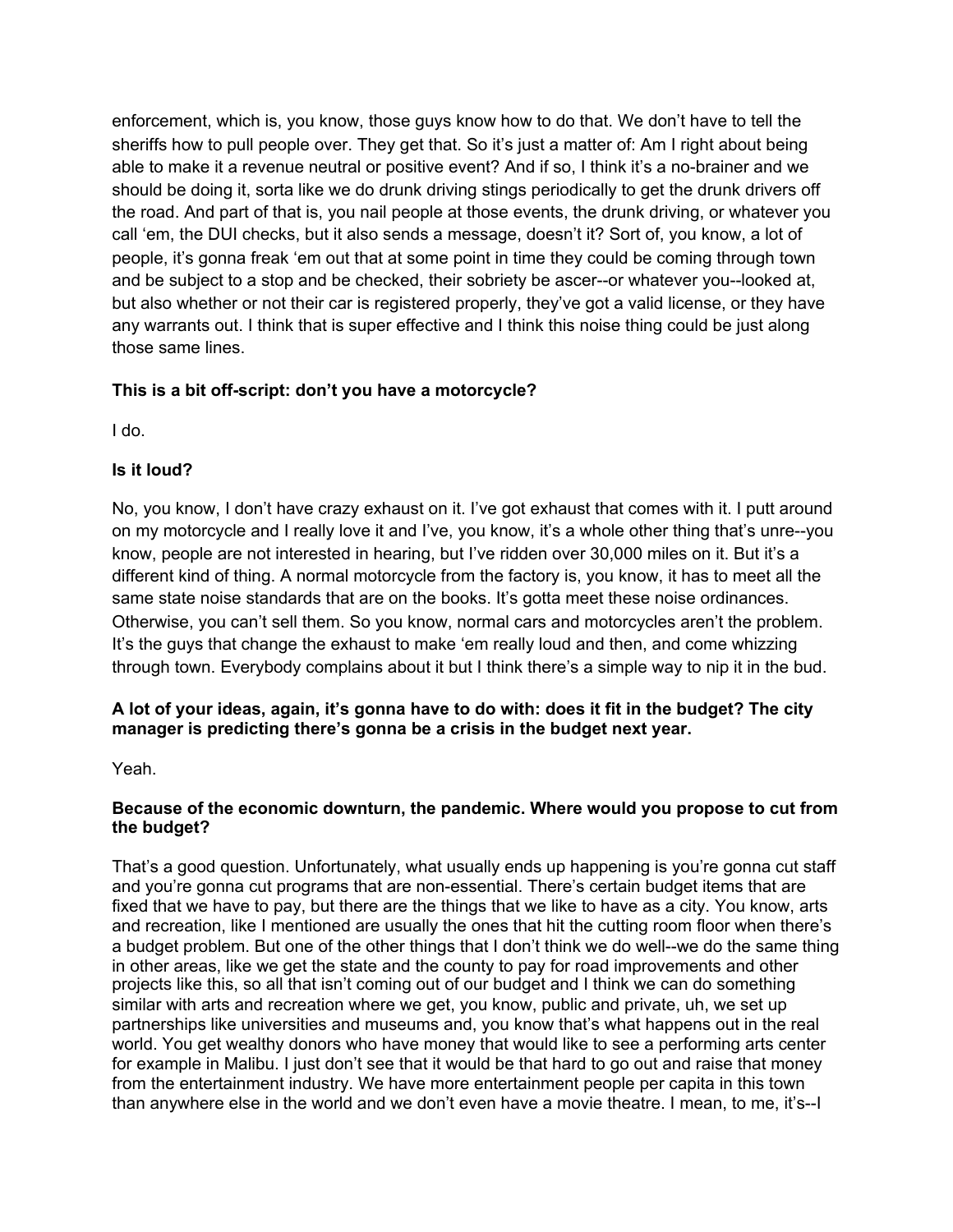just don't understand it. You know, it comes down to budget. But I just think we're not thinking creatively about how we fund this stuff and I think there's money out there. There's private money and foundations and grants and all kinds of other ways to get these things that we want funded and we're not, we just need a little creative thinking.

#### **OK. I just wanna clarify, so in your community platform, you wrote that we had to work** harder in the city to find more budget for arts and that you have a plan and that it's not to **have screenings at the Jewish Center or at Bluffs Park now and then. Just to be clear, your plan is centered on private funding? Is this correct?**

Well, I--uh, I would say, if we want a good performing arts center, we're not gonna be able to pay for it out of our city budget. We don't have the money, I mean, especially now and maybe never. I mean, those things are really expensive to get a center like that built. So that's what I mean, I think that we can go after private money to help us get those kinds of things funded and paid for.

**OK. I think, and I might be mistaken, I think you're the only candidate who mentioned arts** in their platform. I think so. I find it interesting because I feel like it is a low priority thing. **There's a budget crisis looming and rising crime and stuff like that--I'm not sure, actually, that there is rising crime--**

No, it's true.

## **--but there's rising homelessness. It's true?**

It's true! Yeah.

## **Do you have numbers? Like how do you prove that?**

Well, I can't--I mean, anecdotally, that's what I've heard.

### **OK.**

I mean, I haven't studied it but I've heard from, uh, various neighborhood groups that the crime in their particular neighborhoods has gone up. And it may be not true for every neighborhood but I think there are some neighborhoods that that's true. I've got examples in my own neighborhood that I could point to, but I think that's a different conversation.

### **Yeah.**

But I think that many people would agree that--and it's probably gotten worse with COVID, I think we have more people out here that weren't out here before. Many that are, uh, unhoused, that are, uh, have, have, have problems that, uh, you know, that, that, lead to bad things happening.

### **OK.**

You know.

### **So let's say this is true. And you included arts in your platform.**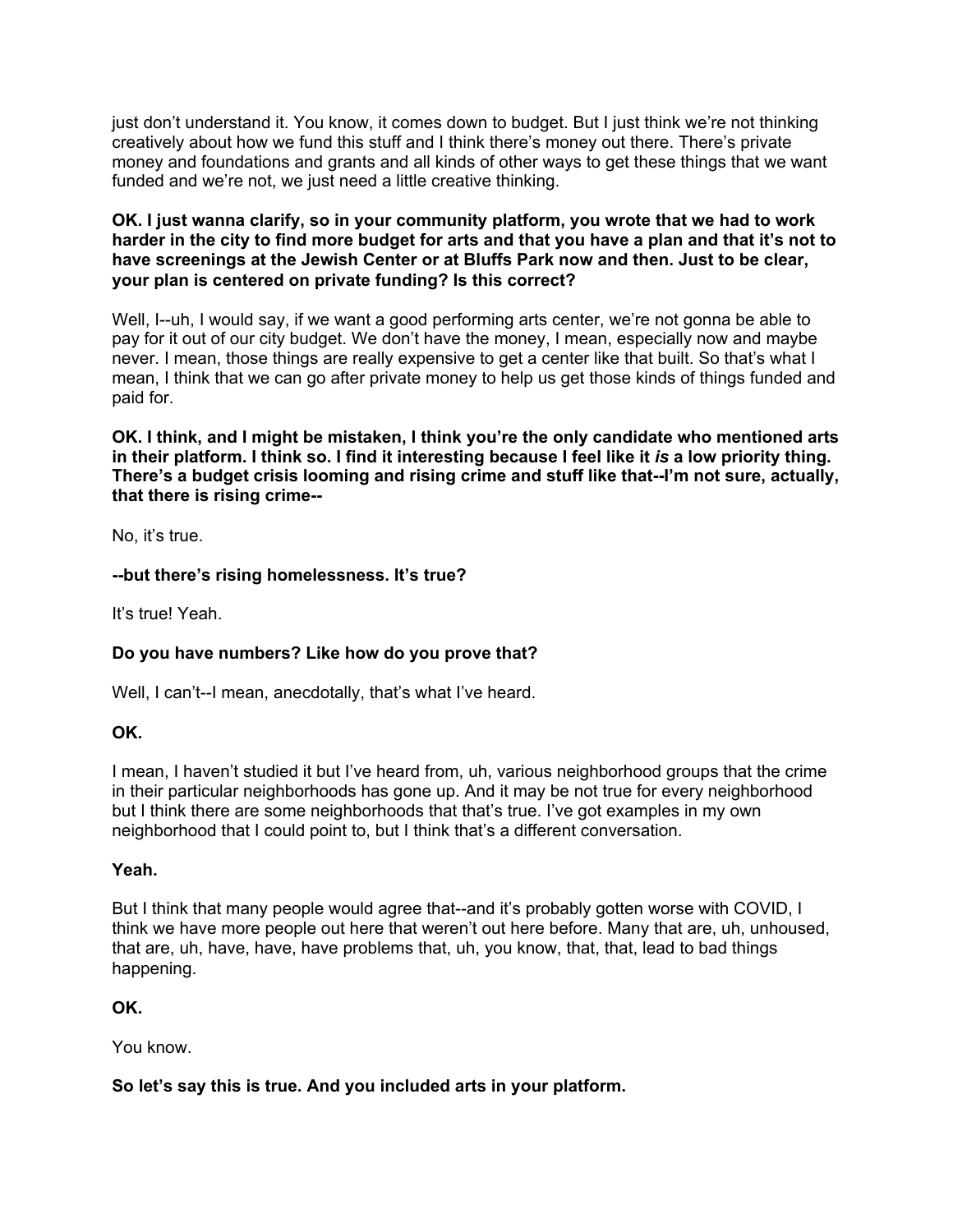Yeah. Why? Because I think--I'm tired of seeing the arts cut out of the budget because we can't afford it and I think we can afford it if we are creative and we go after private funding. Like I said, there's a ton of money out there. I think it really would not be that difficult. If Pepperdine can do it, if the local, you know, the museums in LA can do it, why can't we do it? There's tons of examples of, uh, you know, hospitals do it. I mean, they all raise funds to get things that they can't, wouldn't otherwise afford. You know? I mean, this isn't new news, but I don't understand why we're not pushing it forward in this way. To me, not to have a great performing or fine arts center and facility or even a movie theatre I think is just because of our lack of creativity of how to fund it and I think it's definitely, definitely doable. And I don't think we have to worry about whether we can afford it. We'll go find the money.

#### **The last thing I'll say on that is, interesting one for the pandemic because you wouldn't be able to go to plays and movie theatres right now.**

But it's not gonna last forever. Right?

#### **Yeah, you're right.**

I mean, let's plan for later on. Like we talked about, a lot of the stuff that we initiate won't be done even in my term. But someone's gotta start it. Let's bring these good ideas forward and get the ball rolling and eventually, you know, they'll come about.

#### **OK. Going back to crime and the budget, would you consider cutting the sheriff's department budget? Do you think it's reasonable that Malibu increased it's sheriff's department budget when LA County decreased it?**

I think it would be extremely unpopular to cut the sheriff's budget. I think in this town, public safety is probably the number one issue for people. Uh, part of that public safety is feeling safe, feeling safe! And having--part of the problem is, you know, a lot of the sheriff's time is spent enforcing the highway. And there's not enough, uh, left over to address, uh, the crime in neighborhoods and patrolling neighborhoods and responding to domestic situations. So no, I don't see cutting the sheriff's budget--I think again, we should look at creative ways that we might be able to, uh, have greater security for our residents. Maybe it's employing a security service neighborhood by neighborhood. Or perhaps the city can negotiate a great deal for the entire city and partially fund it and have it, you know, have it, the majority of it funded by the neighborhoods that wanna be included. The problem is sheriff's deputies are expensive. I heard the figure that each sheriff deputy costs \$250,000 a year. That's a lot of money. And they're talking about, you know, all in, you know, the salaries aren't \$200,000. It's the benefits package, insurance, vehicles, whatever that, you know--all in. So that's a lot of money and I think it's a lot less expensive to provide a lesser, uh, level of coverage but maybe it may be adequate. We're employing CSOs and VOPs, I don't know if you're familiar with those?

### **Yeah.**

Yeah, so those services are going a long way in helping in enforcement in different ways, right? The VOPs are out writing parking tickets. I guess the CSOs are a level above them, can do a bit more, uh, in the way of traffic enforcement and things like that. That's a creative way to leverage the money that we have for law enforcement out here. I think there are other ways to do it as well, like I just mentioned.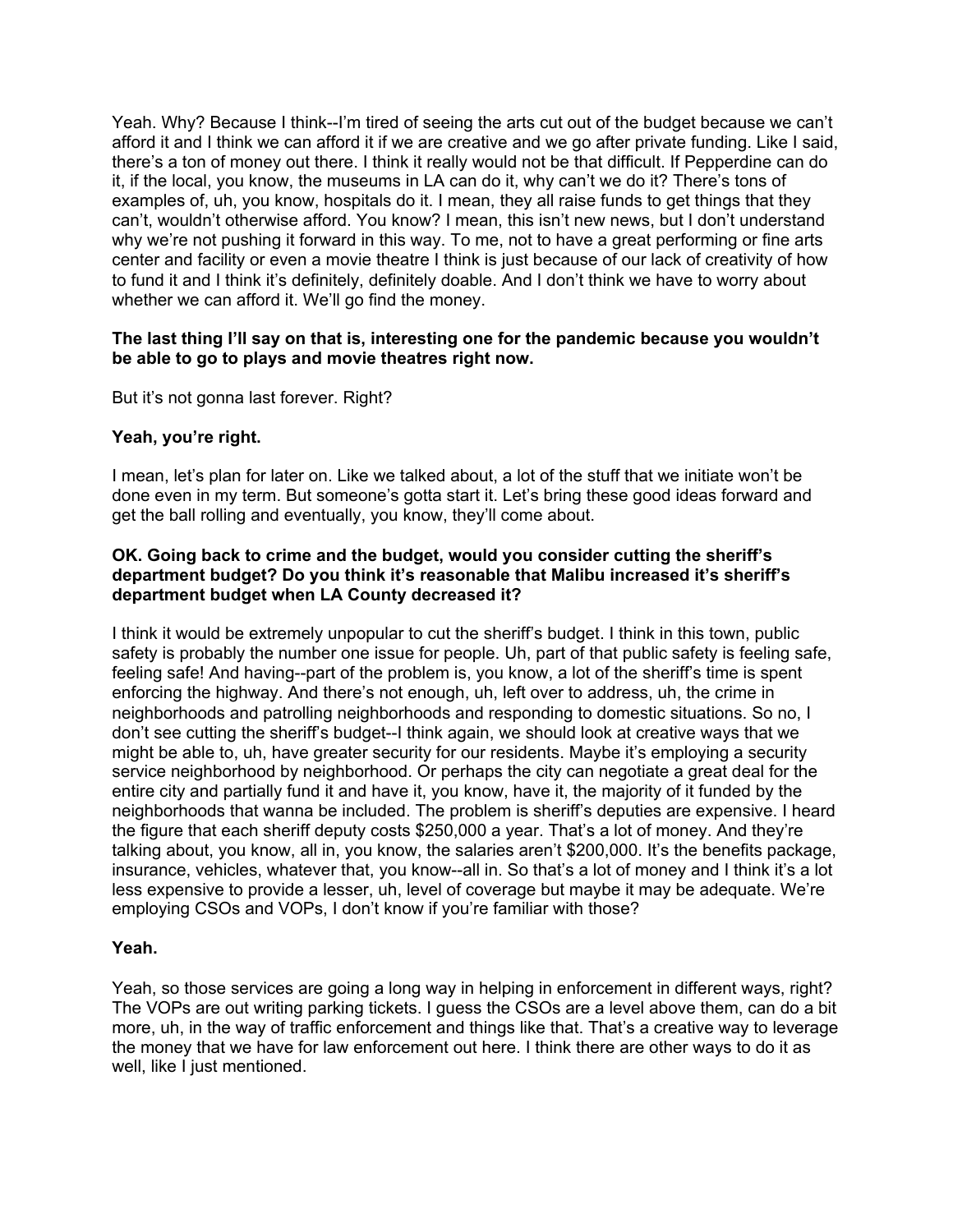#### **OK. It's generally acknowledged in Malibu that the Woolsey Fire and it's response were mishandled. Do you agree?**

Was mishandled?

### **Yeah.**

Oh, of course. Yes.

### **OK. Who do you think was responsible for mishandling the Woolsey Fire?**

Well, I think there's a lot of fingers that have been pointed and I think there's plenty of blame to go around. And I think that, uh, to try to pin it on one people or two people is unfair. I think it was an unfortunate incident that was, in a way, a black swan event. It was something that you can't be ready for. Because what happened is we had multiple fires in the state going on at the same time and a few of them started just before the Woolsey Fire started so we had a lot of resources that went to fight those fires. So we were left with very few resources. So that's something that is not easy to anticipate--*then,* certainly wouldn't have been able to anticipate. Did the city staff, uh, screw up? Of course, they did. There was very little communication. There was no coordination between the agencies that were in charge of, you know, the fire department, the sheriff's department, CalFire and all these agencies that had a hand in, in, in the response. So it ended up being chaos, of course. So there's plenty of blame. Lessons were learned. If you wanna hear about it, I can talk a little bit about the volunteer fire department.

#### **Ah, I have a follow-up question, actually.**

OK.

**You just said lessons were learned. I saw that you wrote that on your website as well. You wrote, "there will be a next time and we must be certain to correct our past mistakes."**

Right.

### **I'd like to hear some of your ideas to correct those mistakes.**

Sure. Sure. Well, the communication is the big one. We have to have coordination between the agencies that respond to fires so that the left hand knows what the right hand is doing, which is where one of the biggest problems was in the aftermath of the Woolsey Fire. I believe that that lesson has been learned. The other thing that, we--we don't, apparently still don't--I shouldn't say that, but some neighborhoods are working on it more diligently than others but in my neighborhood we have a volunteer fire brigade and I'm a part of that. I think if you, you know, at the end of the day, every homeowner has to ask themselves, what would I do if I knew that in the event of a fire, no one was coming to help me? What would I do? How would I get ready for that? And if you're not asking yourself that question, you're not gonna be prepared when the next Woolsey comes. Because you know what, we'll never have enough resources to come and save every house in Malibu. It just is not--it's not feasible. No matter how many firemen and how many fire engines, you know, nature doesn't care. You know, when the wind's blowin' that hard and the fire's comin', you know, sometimes those guys gotta get outta the way. So in our neighborhood, we've got a volunteer fire department which grew, uh, probably doubled in size after Woolsey. I think we're up to maybe 20 people now. We have our own, uh, equipment.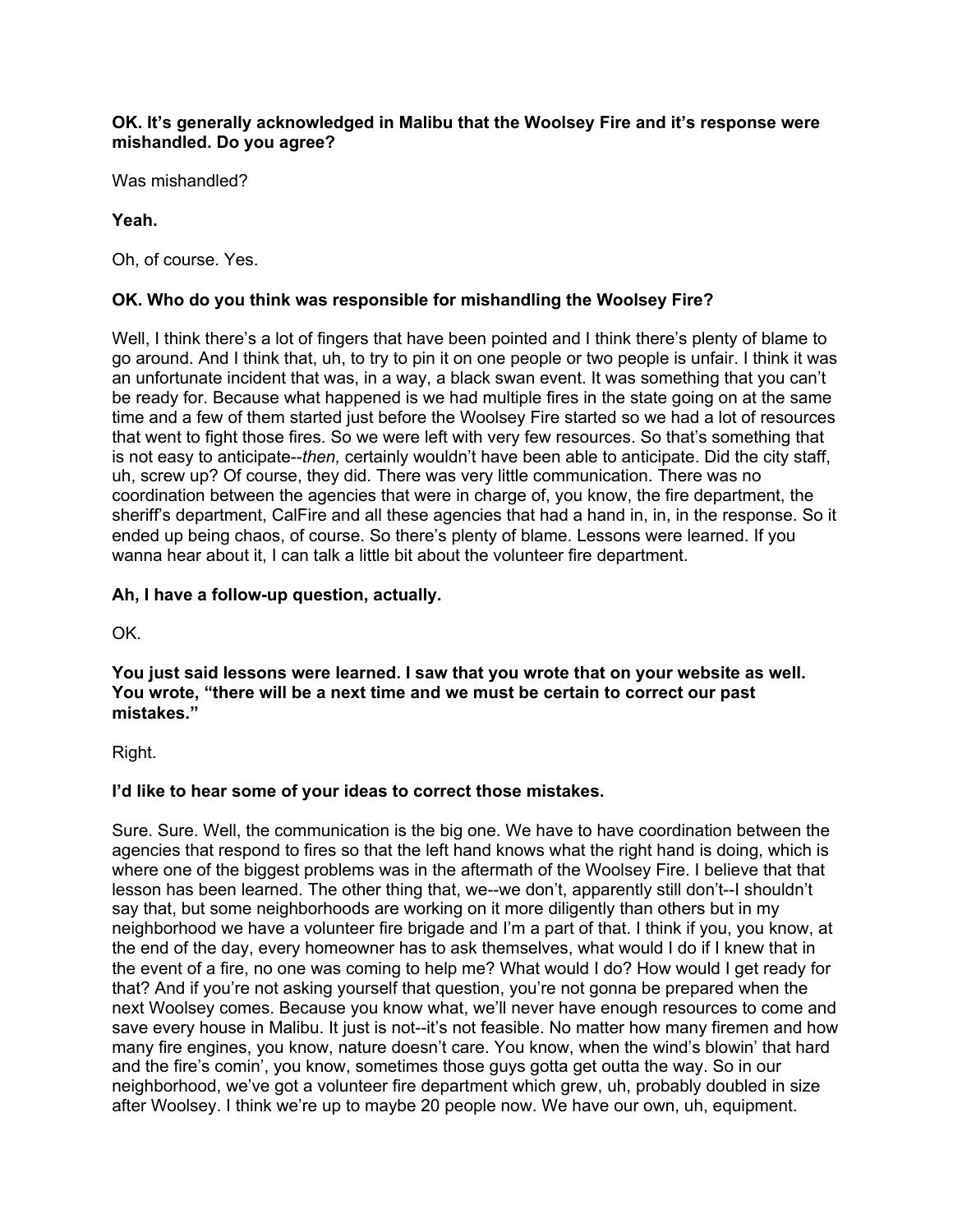We've got fire hoses and we've got wrenches to turn on the fire hydrants and we have turnout coasts and walkie-talkies and goggles and basically everything that we need if we choose to stay and fight the fire. The problem is is that the city can't advocate for that because of the liability. They can't tell people to stay in a fire and then, you know, have somebody die or be gravely harmed by smoke inhalation or whatever. They don't wanna be on the hook for that. But again, we need some creativity. For example, we have a retired fire chief that comes and trains us about every, you know, once a quarter or so, we'll hold trainings and we'll roll out the fire hoses and we'll go through our procedures on what to do in the event of a fire and all of our stations are numbered and we've got the boxes in each location with all the equipment and we know how to communicate with each other. I think--I don't know what the exact statistic is but something like 80% of the nations fire departments are volunteer. I think we need to figure out how we can integrate our volunteer fire departments with LA County and the city to make it so, you know, the city isn't taking liability but people are really ready and prepared.

### **OK. And you think city council is the place where you would be able to figure that out?**

One way or another, if, if, you know, the city may have a difficult time taking an official position on that so maybe it's not something that would, you know, we could have an entity that is city-sponsored that comes to a vote in the city council, maybe not. But that doesn't mean that we can't work with other community leaders in--outside of the official role of a city council person to try to come up with a solution.

#### **I wanted to just go back to--you said you wanted to improve communication with the city. Specifically, like, what does that look like?**

Well, uh, I wanna see the city communicate better with residents and also the other agencies that are involved in a disaster. So we've fixed--I think we've done a pretty good job at now putting in place these disaster alerts that are routinely broadcasted via telephone by the city. So that was a lesson we learned which is actually one in practice. The other thing is we should probably keep our, you know, a back-up disaster facility, identify a location in Malibu to coordinate instead of having, like in the Woolsey Fire, you know, the communication center was moved to Santa Monica. I think we just didn't have enough city officials in Malibu directing these other agencies and coordinating with these other agencies. So I think maybe that was a mistake to move it out. It was a ready facility that was offered to us but in hindsight I think we lacked city staff that was able to stay in Malibu and help coordinate.

#### **Um, you've called the parking situation on PCH "untenable." Most of the other candidates in the race agree and they've presented solutions. You wrote that you'd like to see us try some new methods and innovative ideas to control traffic. Can you tell me what these innovative ideas are?**

Sure. Well, I said that I didn't think that what the city was doing had gone far enough. They brought forward an ordinance to limit overnight parking on PCH and stagger it--I'm talking about Zuma Beach and also Corral, two of the areas that are most impacted, a staggered parking where there's no parking on the ocean side from 2-4am and then on the other side of the street there's no parking from 2-4 so it forces people to not be able to fall asleep and stay overnight. It forces people to get up and not have to move their vehicles. But I don't think it really goes far enough. Plenty of people would be willing to juggle around that thing but part of it is the city is concerned about what they can get through the coastal commission. Coastal has to approve those signs that go up because--and I think that coastal commission feels like that you're restricting beach access if you're restricting parking. But I think safety has to come above, you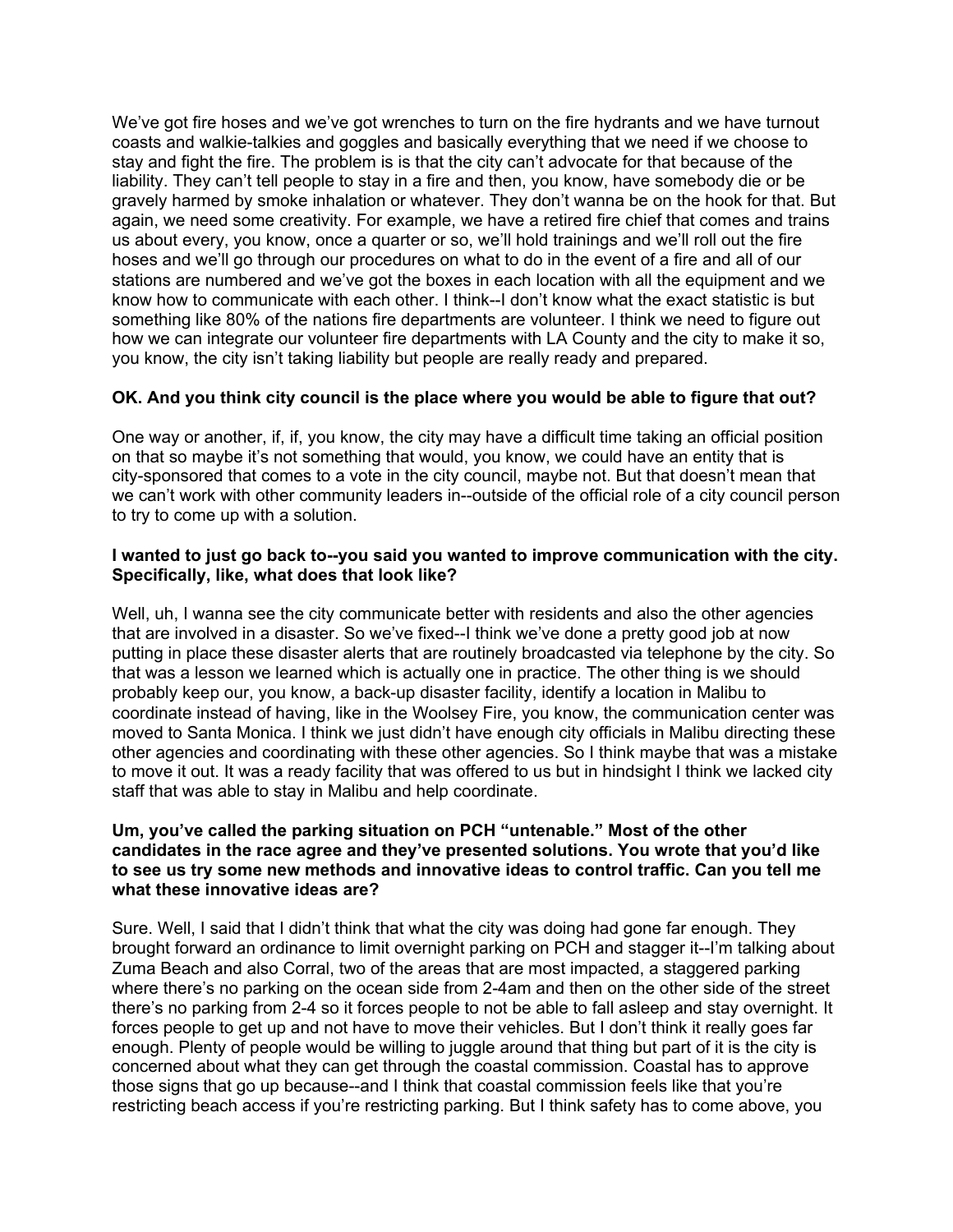know, come before access. Why do you wanna give people access when it's dangerous? I don't understand it. I think that's something we have to work through, again going back to the communication and developing relationships with Coastal and MRCA and CalTrans and these other entities we have to interact with often on these kinds of decisions.

## **OK. You said you don't think it goes far enough, the 12-2, 2-4 thing?**

Yeah, right.

### **I mean, how much farther do you wanna go, like parking meters or something?**

Well, in certain areas, I wouldn't be against it. It's not my favorite option because I think they're environmentally not great. Not that they're--in and of--I mean, I think just from a visual standpoint, you know, pollution is a lot more than what comes out of a tailpipe. You've got view obstruction, which in some cases those might affect our views, noise pollution, light pollution. There's all these things that as an environmentalist I like to look at. I mean, I suppose no parking signs are--sort of do the same thing but there are fewer of them required. And parking meters you have to--I suppose there's pay stations. That's something to study. For that. But I think restricting overnight parking should go beyond 2-4, I think it should be 10-5 for example. There's a stretch along Westward Beach where there's no parking from 10pm-5am. I think that's, it's more restrictive and more effective.

#### **OK. So when you wrote you would like to see us try some new methods and innovative ideas, you don't know what those are quite yet?**

Well, no, I think, I think we should--by innovative, I guess that may be the wrong word, I would say things we haven't tried like--in many other cities, oversize vehicles are banned from parking on the city streets. You know if you've got a motorhome, those things are not supposed to be parked on city streets. They have hookups that are required for electricity, they have wastewater that can be dumped, which, there's some evidence out there that people have been dumping wastewater onto the side of the road and even in some cases over the cliff and onto the beach. So oversize vehicles should not be allowed to park, especially overnight. That's what RV parks are for. I'm told that sometimes our Malibu RV Park will have plenty of spaces open while they're all lined up along PCH looking for a free place to park. So I don't think we should allow it. It's a safety hazard from lots of angles, from you know, traffic standpoint, from an environmental hazard, to a blight on the views, on the ocean views.

#### Just to get super specific here, yeah, I agree, a lot of people think that PCH parking is an **issue. Specifically, your solution that you would wanna look at is restricting oversize RV parking? Is that what it is?**

Well, that's one thing. I mean, it's not just one thing. It's restricting the oversize parking.

### **OK.**

Um, I believe that the, uh, in certain areas, parking on the inland side of Pacific Coast Highway should be banned because what happens is you get people darting back and forth across the highway where there's no crosswalk or signal. So I think that's a safety issue. And parking is tight and it's a problem, but again, I think that we can't put access ahead of safety. I think we have to put, I think we have to think of safety first, then access. If it's not safe, don't give 'em access! It doesn't seem like rocket science to me, I mean, you know, from time to time, people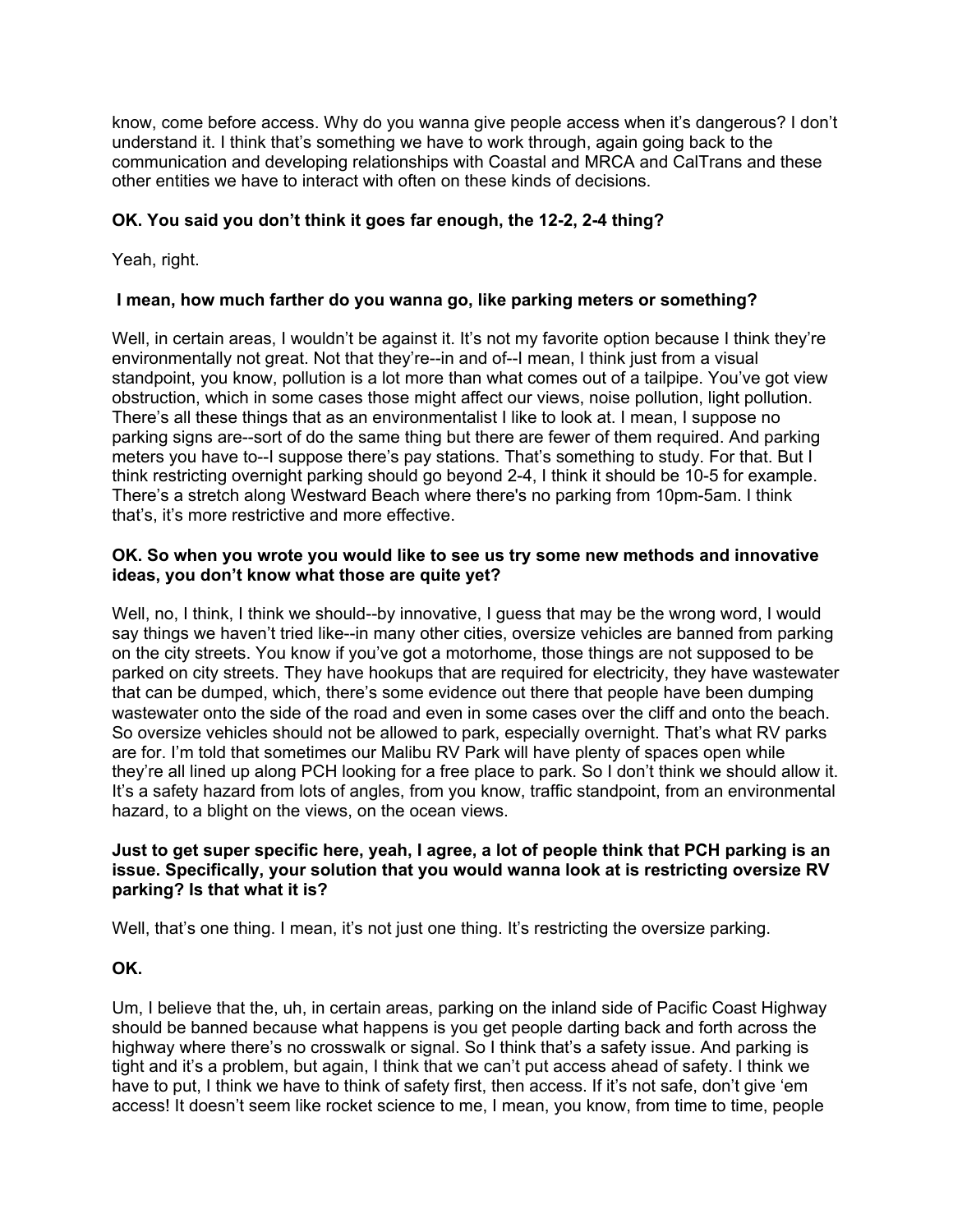get hit walking across the highway and, uh, we shouldn't have that. In certain areas, speed should be reduced. I think along the more dangerous stretches where parking is allowed on the highway then we should reduce those speeds. Maybe we should try to go down to 45 miles per hour instead of 50 and maybe it'll get people to slow down and maybe people will go down to 50 instead of 60. Post the speed at 45, you know?

#### **OK. So the ideas are, ah, was it like a 10-5 ordinance, speed limit restrictions--**

Ban oversize vehicles.

#### **Oversize vehicles.**

Right.

#### **OK. I've understood you that these are the solutions.**

I mean, the part, the homeless solution ties into it where we're gonna have to conform with Martin v. Boise and probably come up with a safe parking lot and a small shelter to, uh, to provide temporary shelter for the unhoused and it will help in many ways. It will help that parking issue along certain parts of Pacific Coast Highway. It will hopefully help the unhoused, which I think we should all be concerned with. And not just to the extent that they bother us because they're here and there are issues of hygiene and uh, uh, you know in some cases more crime and so forth. It's the fact that it's the moral--in my view--it's the moral and humane thing to do to try to help the homeless. By helping the homeless, we help ourselves, we help the rest of the community, too, right? We're getting them off of the highway and out of public land and into, uh, a facility where they can get help or move them on. So, you know, it gives us a tool. It's a tool basically for us to help them and help us.

#### **OK. Let's check time. I got two more questions. all right, we're at a minute and nine so two more questions is gonna fit in perfect. Council members are becoming more and more targets of national and local disdain. Are you ready to field the level of scrutiny and sometimes hate that council members can expect in this role at this point?**

Um, I think I am at this point. I believe so passionately in protecting what we have here that I'm willing to take abuse by people who would do the environment harm. And I think that's where the real rub is, is between environmentalists that wanna see our open space preserved and people who would like to or are OK with out of town developers coming in and building speculative projects and creating more parking lots and hardscape and things that go against our mission statement as a city.

#### **OK. You wrote on your website that Malibu is uniquely positioned to influence the rest of the world. How so?**

Well, uh, I think, and you could correct me if you think I'm wrong, I think everyone in the world knows Malibu. I mean, I've done a lot of traveling and I haven't been anywhere where people didn't know where Malibu was. I mean, within reason. We're internationally known for many reasons and, uh, we can, we should be leveraging that. We should be leveraging our notoriety to get certain environmental causes pushed forward. We can use our notoriety in the court of public opinion in the, uh, in, in gaining, in garnering help from other agencies and outside people that would, uh, would help us. And I don't think we're doing that effectively. We can be and we should be. It's sort of like why companies pick celebrities to pitch their products, right? Because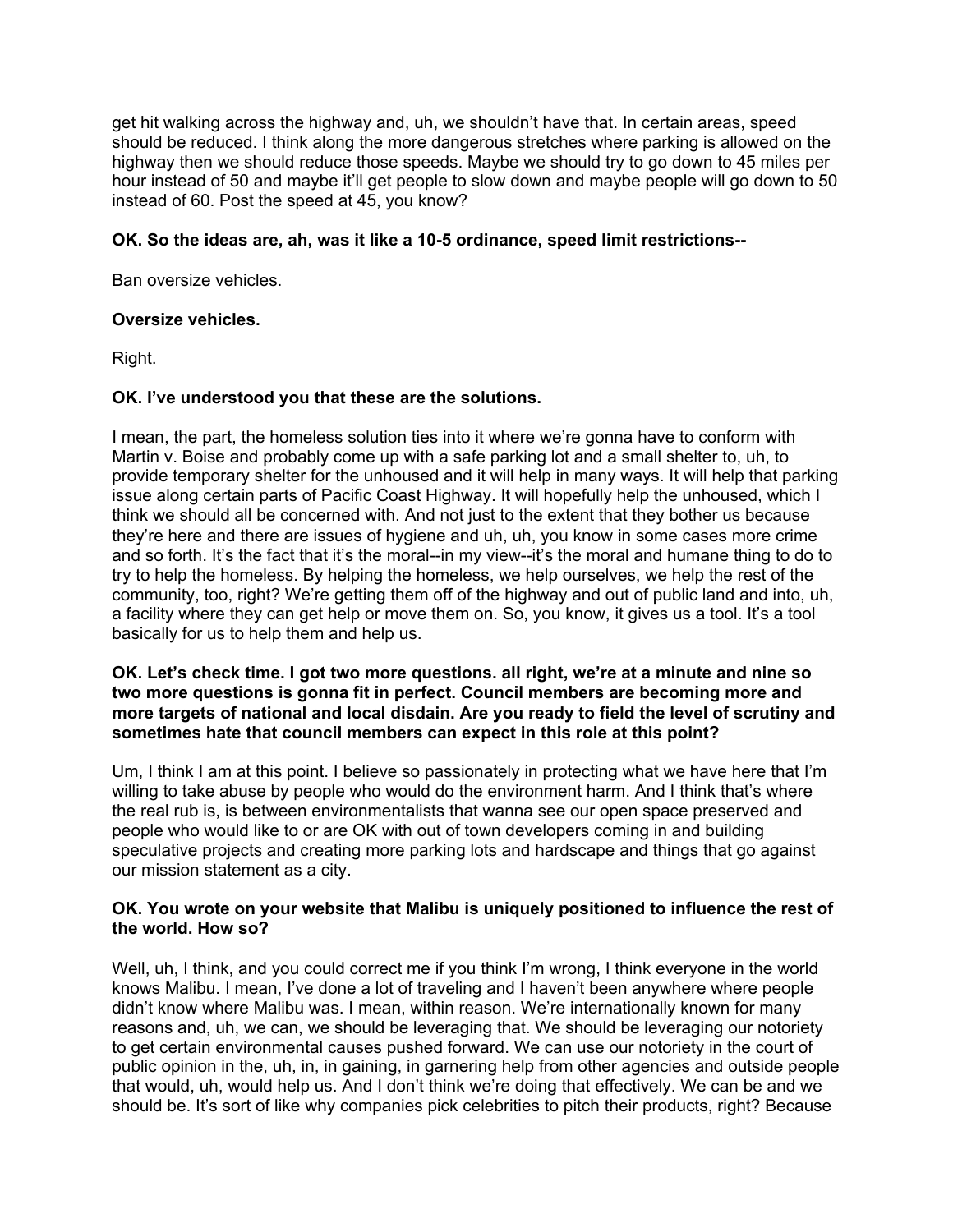they're well-known and they know that if this celebrity is pitching their product that boy, we can believe that that's a good product. And I think we should apply that same logic to environmental causes. Why shouldn't we? To me, it's a no-brainer. We should absolutely be doing it. We'd be helping ourselves and helping the rest of the world.

#### **OK. I actually have two questions. Well, one's a compound question. So I have three, technically.**

[Laughs]

#### **What do you think is the number one issue facing Malibu today and what are you gonna do in your first year in office to tackle it?**

Yeah.

#### **Number one.**

Number one, number one. Well, listen, I'm running as an environmentalist and I think that the environment is the number one problem that we have short-term and long-term. And I'll explain why. I think, you know, this council is going to be looking at what we do with these properties that the city owns. All these properties are open space. What are we gonna want that to look like? I think that the citizens of Malibu should weigh in on what they want but as a city council, we'll be there to guide the ship. We should be looking to our mission statement as the determining factor on how we go forward in using those assets that we have. What I mean by that is our mission statement says that we wanna maintain our rural character of Malibu and that we're willing to forgo certain conveniences and amenities in order to preserve open space and our way of life, which is our rural, maintaining our rural feel. And that, you know, I think that that is, it's a powerful statement and it's too often overlooked. People forget about that and they say, "We gotta have this and we gotta have that," you know? The town of Olentia has this thing and we don't have it. But go back to the mission statement. The mission statement says that we are obligated to maintain our rural character. So when those, when ideas come forward on what to do with those properties, the first thing we need to do is look at that mission statement. So that's why I'm saying that the environment is the number one issue. I don't think we can deal with the environment in a vacuum. Obviously, we have lots of other problems we have to be working on simultaneously. The budget's a big issue. Public safety, the traffic on PCH, uh, uh, you know, trying to keep our local small businesses going. There's tons of problems. But I think, to me, if we don't have our rural character, what do we got? The rest of it will be a footnote at the end of the day. Long-term, we're facing sea-level rise, we're facing a global, you know, climate change that's affecting our weather to the point where our droughts are becoming more severe, which is creating, uh, bigger fires. We talked about the fact that it's harder today to buy insurance. It comes down to practical stuff, too. There's also, you know, you're gonna start hearing a lot about something called planned retreat. Which is, uh, a process where cities, coastal cities, are being, uh, you know, are introducing this idea that maybe eventually these products, or properties along our coast can't exist anymore because of sea level rise and that, you know, eventually a big storm may come along, may wipe out some of these properties and we're gonna wake up and the coastal commission may say, "Well, you know what, the big mean high tide line is ten feet further in than it was 50 years ago, so I'm sorry, you're not gonna be able to rebuild that property." These are gonna be real issues for homeowners. We're a coastal city.

### **OK. And in your first year in office, to tackle it …**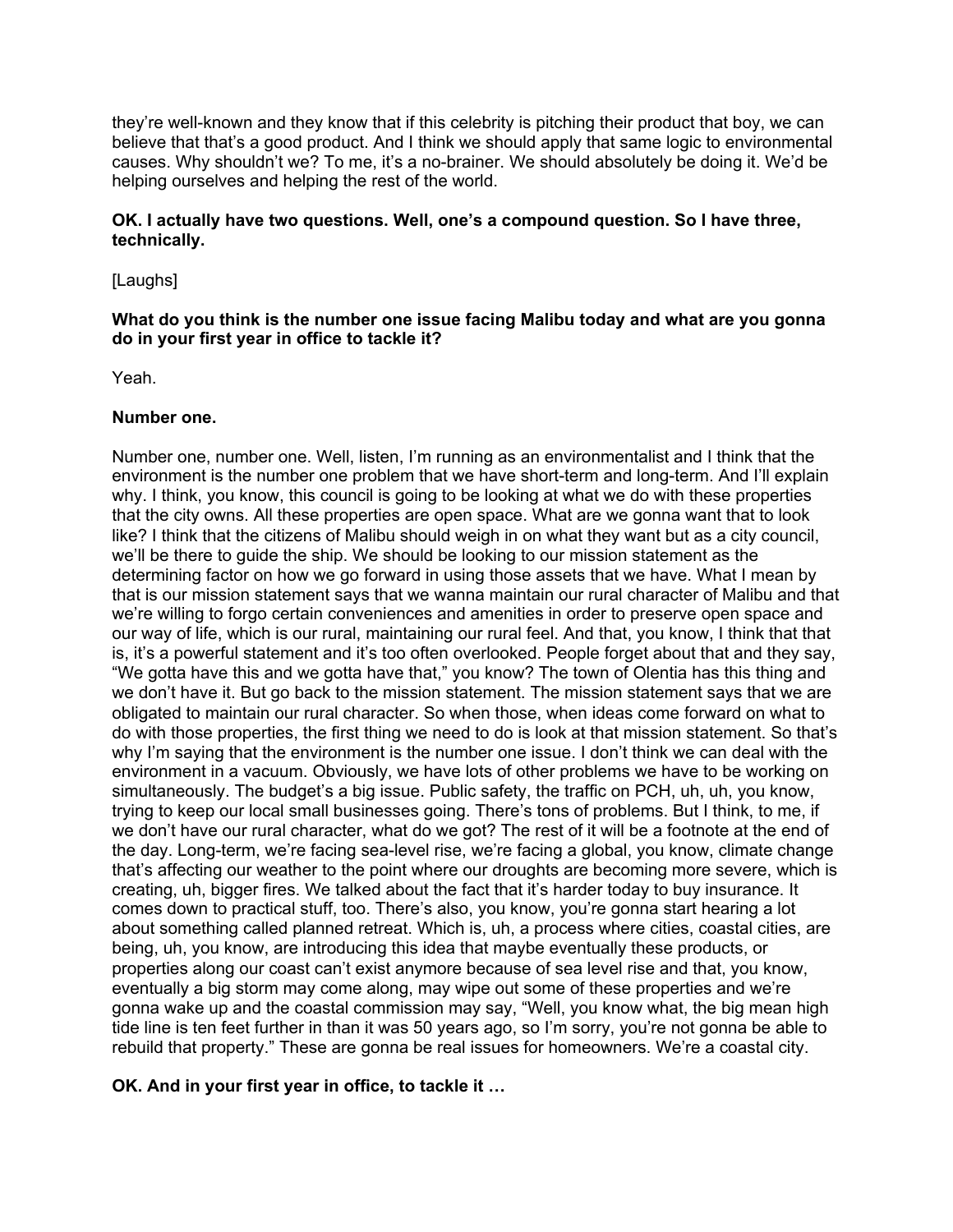Well, uh, listen, I think the first year in office. I'm pretty sure that there's gonna be agendized discussion about what to do with these properties that the city owns. So I hope and I pray that we get an environmentally leaning city council, meaning we have three or more people on the council that agree with our mission statement that we wanna maintain the rural character of our city and not increase hardscape and needless commercial development and we should be very, very careful about what we allow. We talked about a few things that the city should probably have. I'm passionate about the arts so I think there should be an arts facility. Everything else in my mind can be discussed, negotiated or otherwise bandied about, but whatever we do should be for the residents of Malibu. I think we have enough visitor-serving things for outside of Malibu.

**I wanna think about how I wanna phrase the last question--I wanna know why Mark? Because yeah, you were on a commission, but you know, Rick Mullen's an incumbent, Steve Uhring, Doug Stewart, they're all on commissions. And then you feel strongly about the environment but Bruce Silverstein does too and feels strongly about development, but Andy Lyon also does. I think a lot of people in Malibu would agree with how you feel about certain, about almost all the issues in Malibu.**

Right.

### **But so would a lot of the other candidates. So why should you be the person elected?**

Well, I think I'm good at, uh, I have a lot of skills that will be, uh, will be helpful on the council. I'm a problem solver. What I do all day long in my business is solve problems and I can bring that expertise to the council and it's in a wide range of areas from, you know, finance to insurance to, uh, property management to, you know, a whole host of things. I think that I've got the right temperament to be able to work with others and build consensus. I have a strong environmental leaning but I'm also a consensus-builder and I think some of the other candidates that are running, quite frankly, can be divisive and not consensus-builders and not--and maybe are too single-minded about certain issues that face the city. And without getting too specific, from doing those interviews, you might, you know, you probably understand what I'm talking about. And I don't think we want divisiveness. I think we want a council that puts the mission statement first and then rolls its sleeves up and goes to work to solve the problems that face us. And I think I'm the guy to do that.

### **OK. Mark, I got a follow-up question if you want, but we can be done.**

[Laughs]

**You were endorsed by Mikke. I don't see you running as an outsider in the way that I would see maybe some of the other candidates we were talking about. Do you feel like a vote for you is a vote for the status quo? People who like the way Malibu's council is operating right now should vote for Mark Wetton? Or do you think things would change if you came in?**

Uh, I am, I would hate to be viewed as a vote for the status quo. And it's been put out there on social media by sort of extreme factions that, "Oh, if you're not for firing the city manager and the city attorney, that you're a vote for the status quo," which I think is mis--what do you wanna say--not mischaracterizing, but I think it's inaccurate. You know, I'm running because I wanna make change. I am not for the status quo. I think, you know, we had a group of city councillors that were elected in the last couple of elections that were elected based on one issue, one or